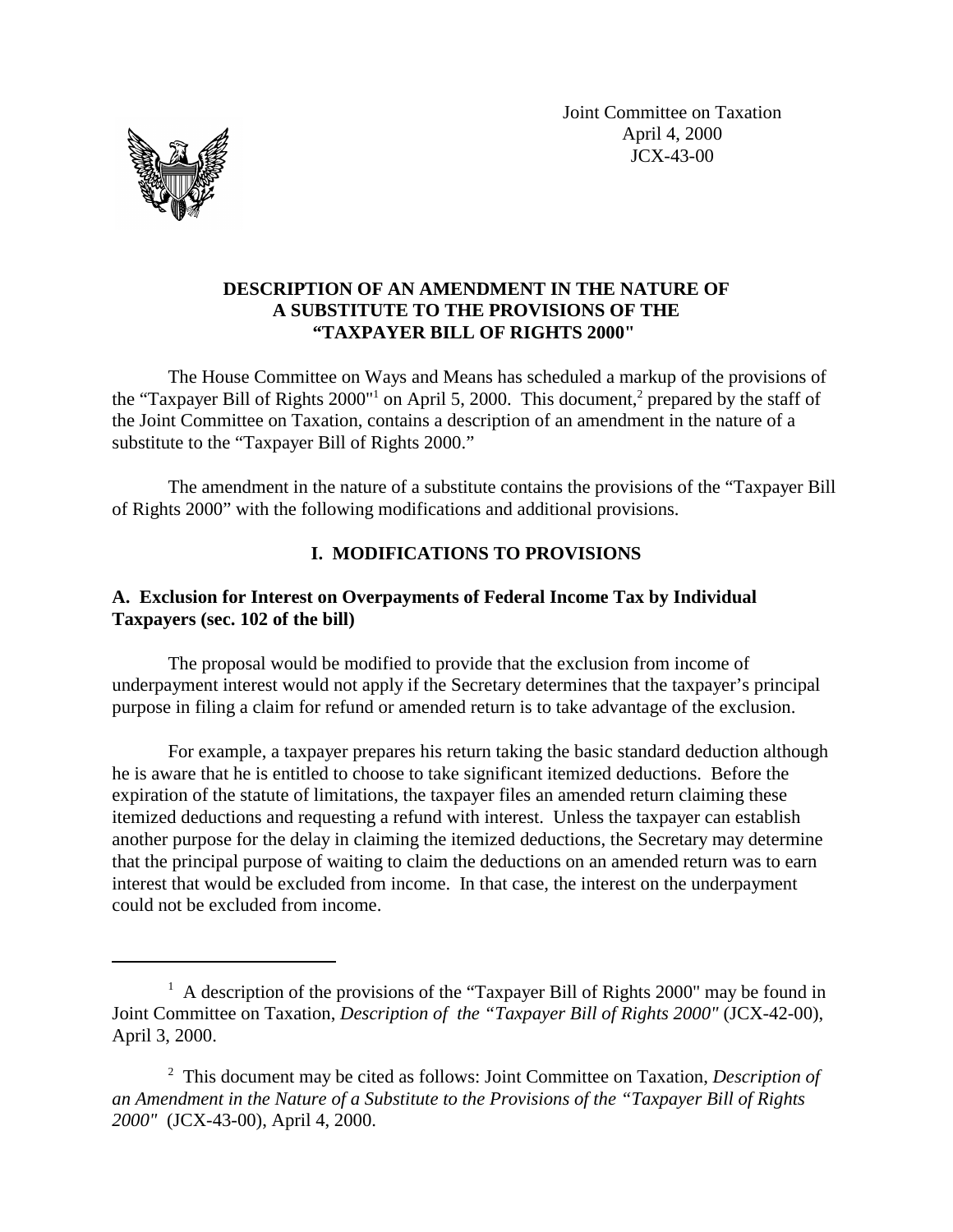It is expected that the Secretary will indicate whether the interest is eligible to be excluded from income on the Form 1099 provided to the taxpayer for the taxable year in which the underpayment interest is paid.

#### **B. Penalty for Failure to Pay Tax**

The amendment in the nature of a substitute deletes the provision relating to the repeal of the penalty for failure to pay tax and imposition of a late payment service charge (section 103), and inserts the following provision in its place:

### **Partial Repeal and Reduction in the Penalty for Failure to Pay Tax (sec. 103 of the bill)**

#### **Present Law**

Taxpayers who fail to pay their taxes are generally subject to a penalty of 0.5 percent per month on the unpaid amount, up to a maximum of 25 percent.<sup>3</sup> If a penalty for failure to file and a penalty for failure to pay tax shown on a return both apply for the same month, the amount of the penalty for failure to file for such month is reduced by the amount of the penalty for failure to pay tax shown on a return. If a return is filed more than 60 days after its due date, then the penalty for failure to pay tax shown on a return may not reduce the penalty for failure to file below the lesser of \$100 or 100 percent of the amount required to be shown on the return. For any month in which an installment payment agreement with the IRS is in effect, the rate of the penalty is half the usual rate (0.25 percent instead of 0.5 percent), provided that the taxpayer filed the tax return in a timely manner (including extensions).<sup>4</sup> The rate of the penalty is twice the usual rate (1.0 percent instead of 0.5 percent) for months beginning after the IRS notifies the taxpayer that the IRS will levy upon the assets of the taxpayer.<sup>5</sup>

#### **Description of Proposal**

The proposal would partially repeal and reduce the penalty for failure to pay tax. The first element of the proposal would repeal the penalty for failure to pay tax for taxpayers with respect to whom an installment payment agreement with the IRS is in effect, provided that the taxpayer filed the tax return in a timely manner (including extensions). Thus, for any month in which an installment payment agreement with the IRS is in effect, the rate of the penalty is zero (instead of 0.25 percent), provided that the taxpayer filed the tax return in a timely manner (including extensions).

<sup>&</sup>lt;sup>3</sup> Sec. 6651(a)(2) and (3).

 $4$  Sec. 6651(h). This provision was added by sec. 3303 of the IRS Reform Act, effective for purposes of determining additions to the tax for months beginning after December 31, 1999.

 $5$  Sec. 6651(d). This provision was added by sec. 1502 of the Tax Reform Act of 1986.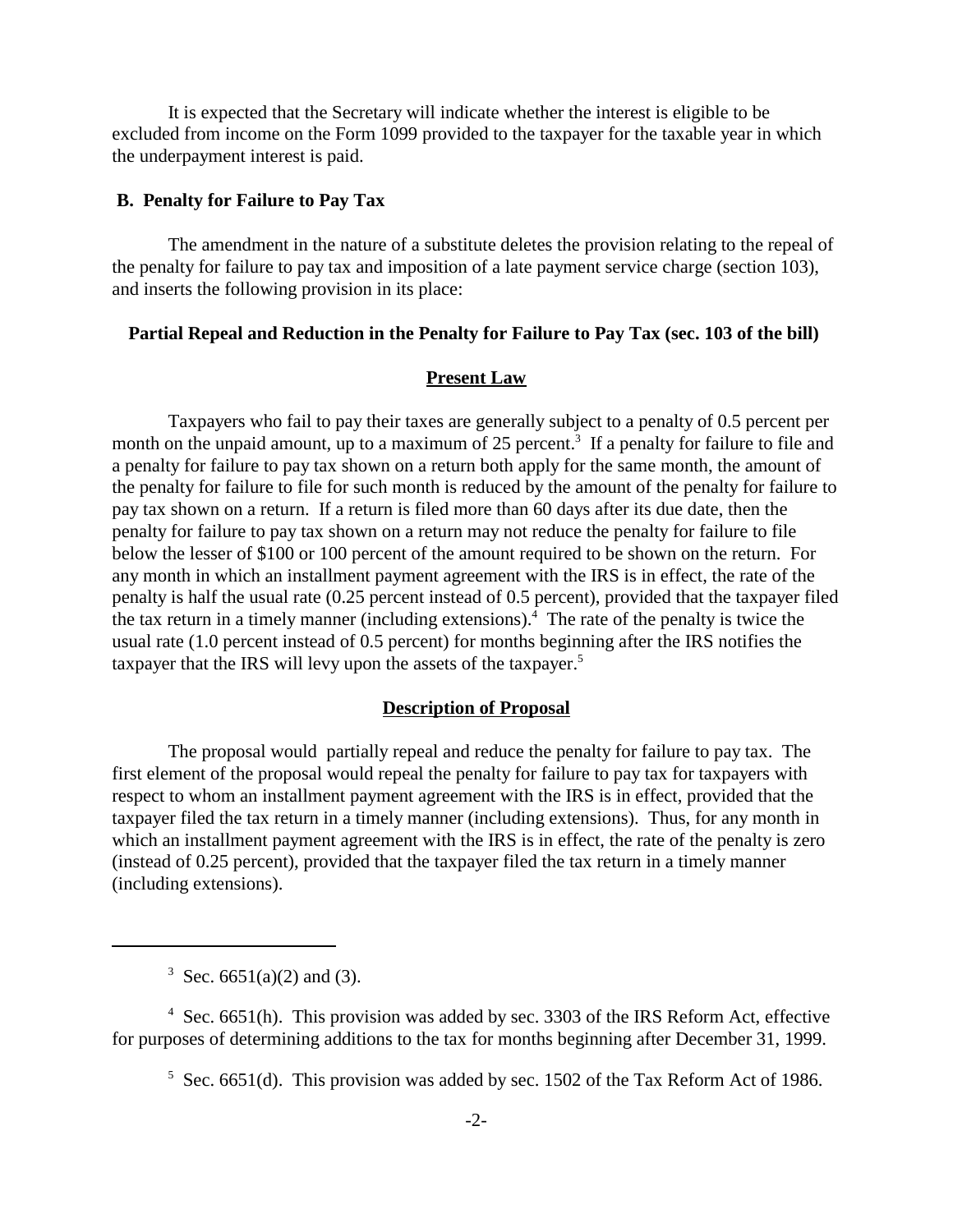The second element of the proposal would reduce by half the failure to pay tax penalty for all other taxpayers (generally, those who have not entered into an installment payment agreement with the IRS). Thus, in general, the rate of the penalty would be 0.25 percent per month instead of 0.5 percent per month. The special rate for months beginning after the IRS notifies the taxpayer that the IRS will levy upon the assets of the taxpayer would also be reduced by half (0.5 percent instead of 1.0 percent).

The third element of the proposal would provide that taxpayers who enter into installment agreements would not be required to pay the present-law \$43 fee for installment agreements<sup>6</sup> while automated withdrawals of installment payments are made directly from their bank account.

### **Effective Date**

The repeal of the penalty for failure to pay tax for taxpayers with respect to whom an installment payment agreement with the IRS is in effect, provided that the taxpayer filed the tax return in a timely manner (including extensions), would be effective for purposes of determining additions to tax for months beginning after December 31, 2000.

The reduction by half of the failure to pay tax penalty for all other taxpayers also would be effective for purposes of determining additions to tax for months beginning after December 31, 2000.

The prohibition on the fee for installment agreements using automated withdrawals would be effective for installment agreements entered into more than 30 days after the date of enactment.

### **II. ADDITIONAL PROVISIONS**

## **A. Modification of interest netting rules for individuals (sec. 106 of the bill)**

#### **Present Law**

A special net interest rate of zero applies to the extent that, for any period, interest is payable under subchapter A and allowable under subchapter B on equivalent underpayments and overpayments by the same taxpayer.<sup>7</sup> If both the underpayment and overpayment are unsatisfied, the interest rate applied to both will be zero. If either the underpayment or overpayment has previously been satisfied, the interest rate applicable to the unsatisfied amount will be equal to the interest rate applicable to the satisfied amount to the extent that interest was allowable or payable on both the underpayment and the overpayment for the same period.

<sup>&</sup>lt;sup>6</sup> The IRS charges a user fee of \$43 upon approval of an application to enter into an installment agreement.

 $7$  This provision was enacted in sec. 3301 of the IRS Reform Act.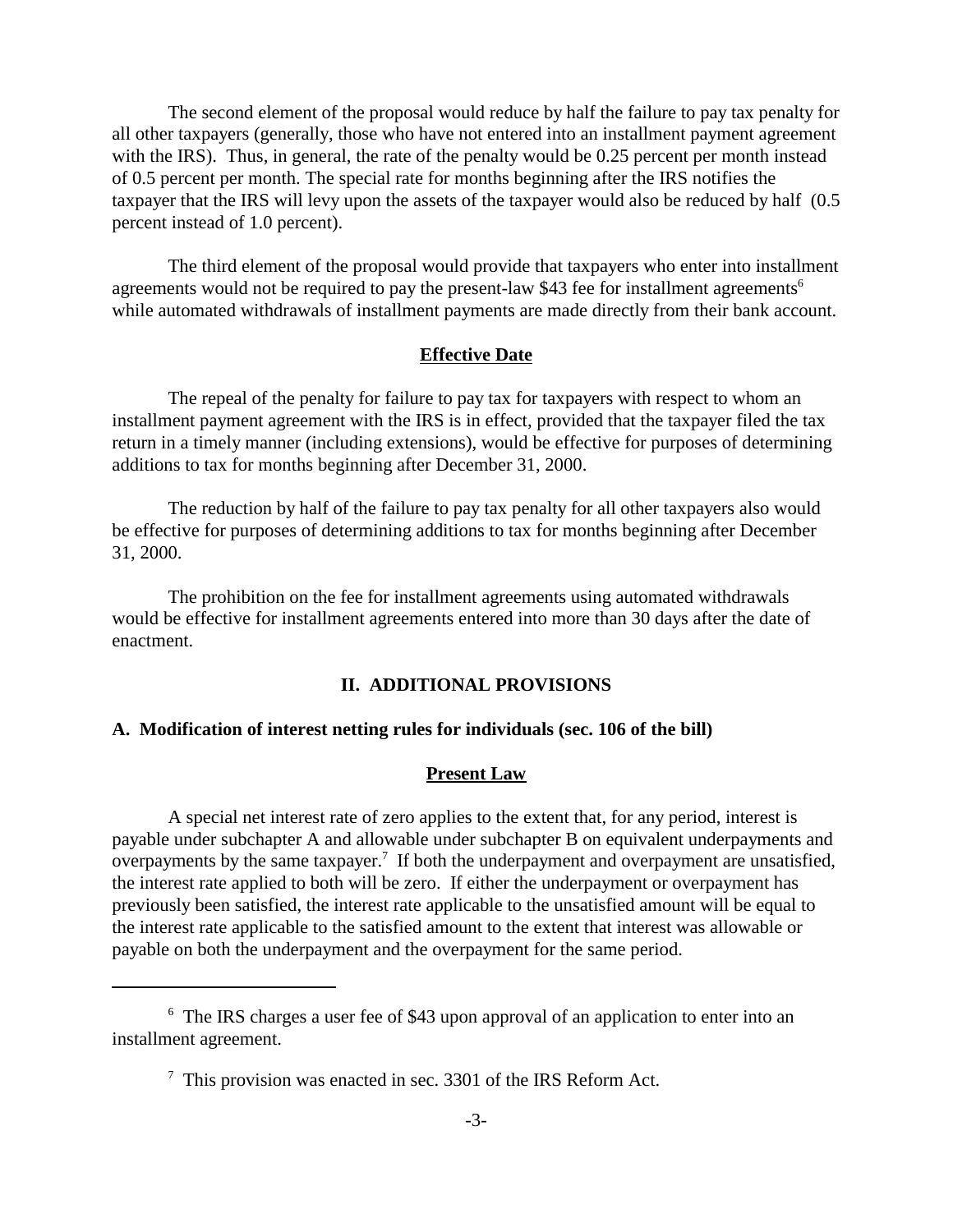Interest must be both payable and allowable for interest netting to apply. If interest is not payable by the taxpayer with respect to an underpayment of tax, or interest is not allowable to the taxpayer on an overpayment of tax, the interest netting rules will not apply for that period of time.

For example, on July 1, 2003, a deficiency of \$1,000 is determined with respect to an individual taxpayer's 2000 Federal income tax return, which the taxpayer pays within 21 days. In the meantime, the taxpayer has filed returns for 2001 and 2002, showing a refund due to overwithholding each year of \$1,000. The IRS issues the appropriate refund checks on May 15, within 45 days of the due date of the returns. Thus, interest is not allowable to the taxpayer with respect to either 2001 or 2002.<sup>8</sup> In this case, the taxpayer owes interest on the \$1,000 year 2000 underpayment from the original due date of the return (April 15, 2001) until July 1, 2003.<sup>9</sup> Although, there are offsetting periods of overpayment (April 16, 2002 to May 15, 2002 and April 16, 2003 to May 15, 2003), there is no offsetting period for which interest is allowable on an overpayment.

#### **Description of Proposal**

In the case of an individual taxpayer, the interest netting rules would be applied without regard to the 45-day period in which the Secretary may refund an overpayment of tax without the payment of interest under section 6611(e). The proposal does not modify the period for which interest is payable or allowable. In the example above, a net interest rate of zero would be applied to \$1,000 of the taxpayer's year 2000 underpayment for the periods between the due date of the 2002 and 2003 returns and the dates of the refunds. Thus, the taxpayer in the example would owe interest at the underpayment rate for the periods from April 16, 2001 to April 16, 2002; May 16, 2002 to April 16, 2003; and from May 16, 2003 to July 1, 2003. For the periods April 16, 2002 to May 15, 2002 and April 16, 2003 to May 15, 2003, a zero net interest rate will apply.

#### **Effective Date**

The proposal would be effective for interest accrued after December 31, 2000.

<sup>&</sup>lt;sup>8</sup> Sec. 6611(e)(1) provides that no interest will be allowable if any overpayment of tax is refunded within 45 days after the return is filed.

 $9$  Under the example, the underpayment is satisfied within 21 days of the determination on July 1, 2003, and therefore the taxpayer does not owe interest after that date (sec. 6601(e)(3)).